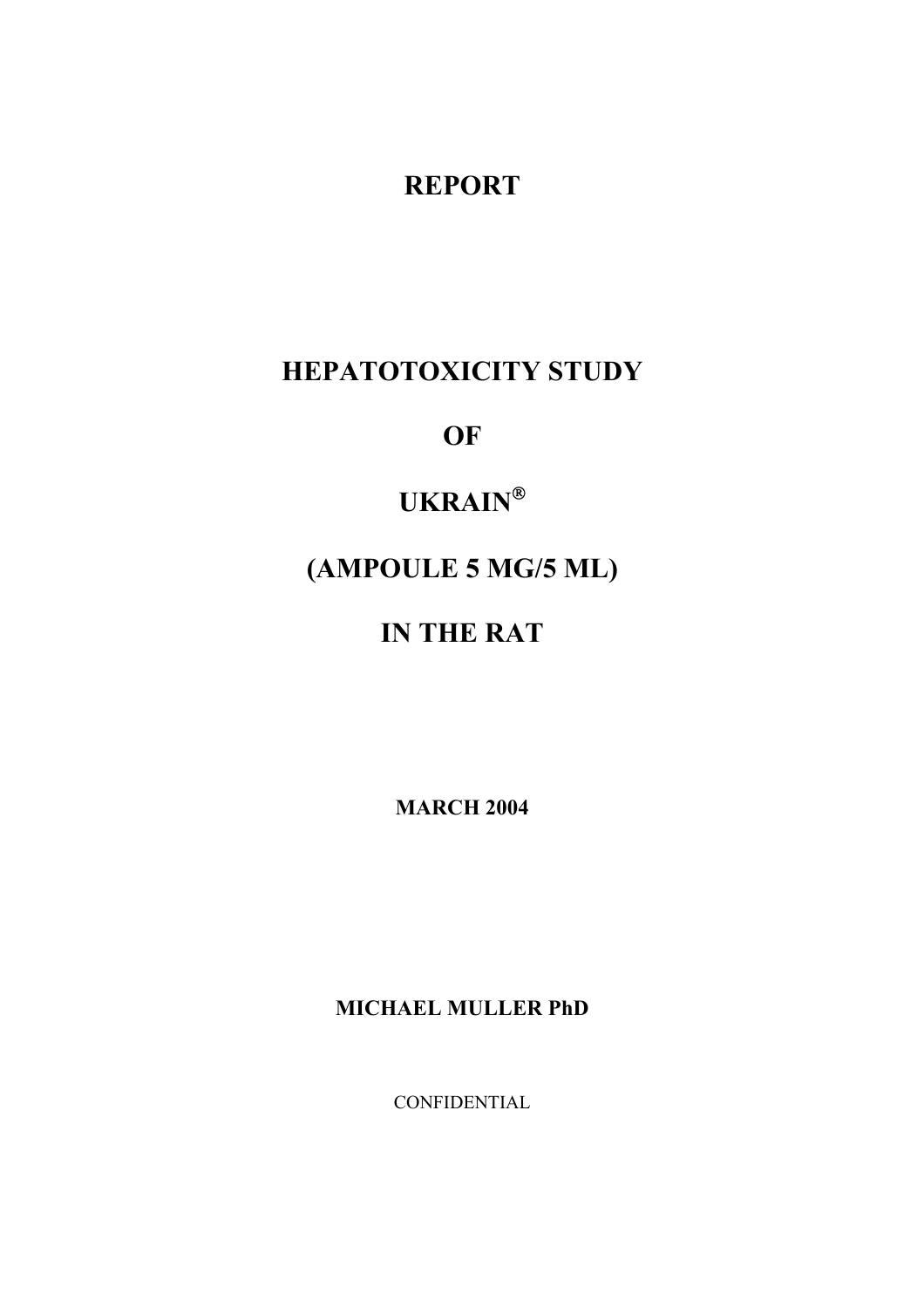Dr Michael Muller 10 Schaefer Terrace Glenwood NSW 2768 A.B.N 92 317 605 574

### <span id="page-1-0"></span>**Study Statement**

This study was conducted at the request of Pharmwiz International for Nowicky Pharma, Margaretenstrasse 7/7, A-1040 Vienna, Austria.

This study was conducted to examine to potential for Ukrain solution for injection (Ampoule 5 mg/5 ml) to induce hepatotoxicity in the rat.

The work for this study was conducted between 22 January 2004 and 15 March 2004 at the laboratories of the ANZAC Research Institute, Concord Repatriation and General Hospital, Concord, NSW 2139, Australia.

On final acceptance of this report by Nowicky Pharma, all original data acquired during the course of the study, in addition to other relevant documents, will be archived at the ANZAC Research Institute for a period of five (5) years. Before or at the end of the five (5) year period Nowicky Pharma, or Pharmwiz International as the agent for Nowicky Pharma, must provide written instructions for the return or disposal of the archived material.

Michael Muller, MA, PhD 16 March 2004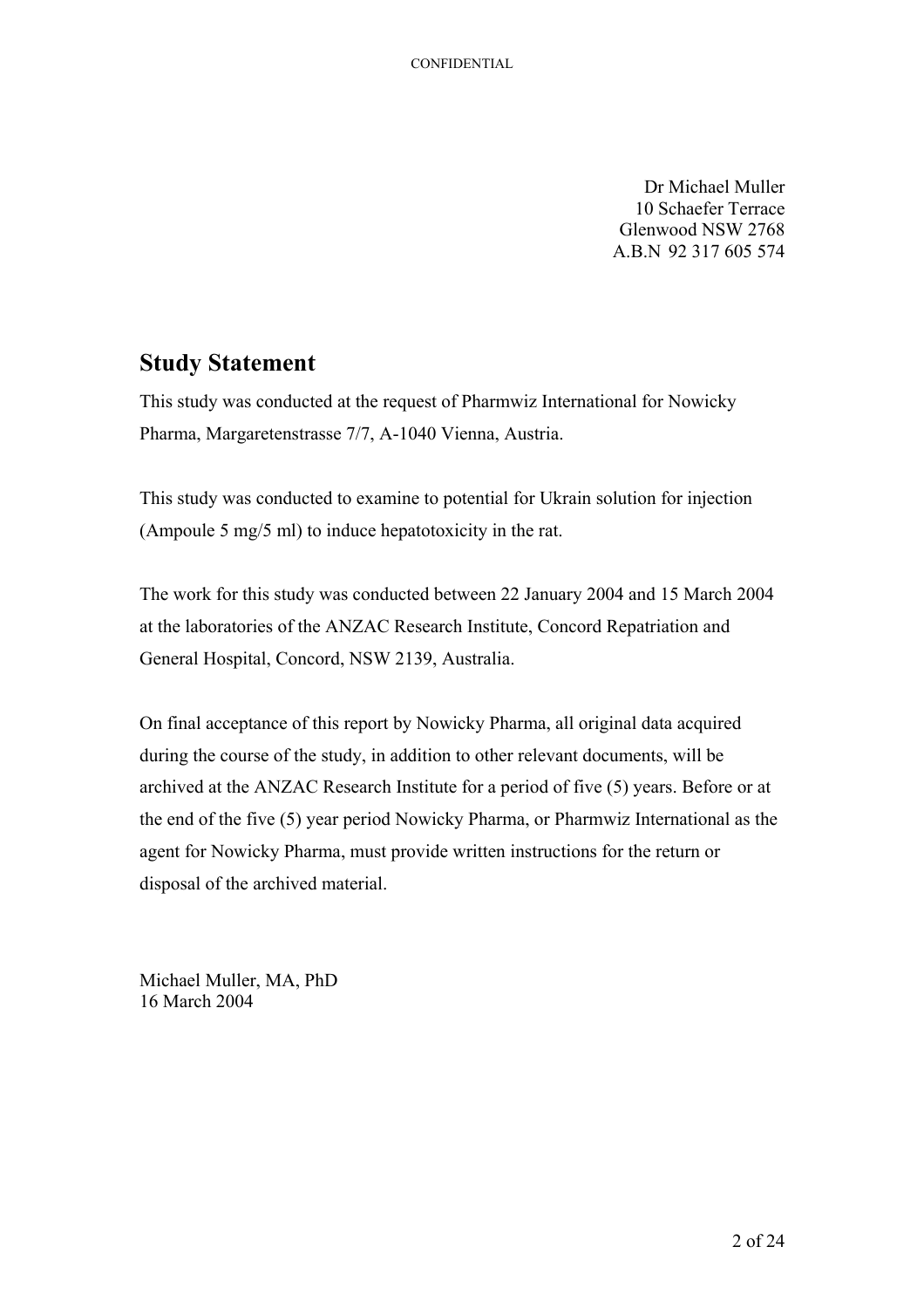# <span id="page-2-0"></span>**Contents**

| 1. Introduction. |     |
|------------------|-----|
|                  |     |
|                  |     |
|                  |     |
| 5. References.   |     |
| Appendix A       |     |
| Appendix B       |     |
| Appendix C       | .21 |
| Appendix D       | 23  |
|                  |     |

# **Tables and Figures**

| .22 |
|-----|
|     |
| .24 |
|     |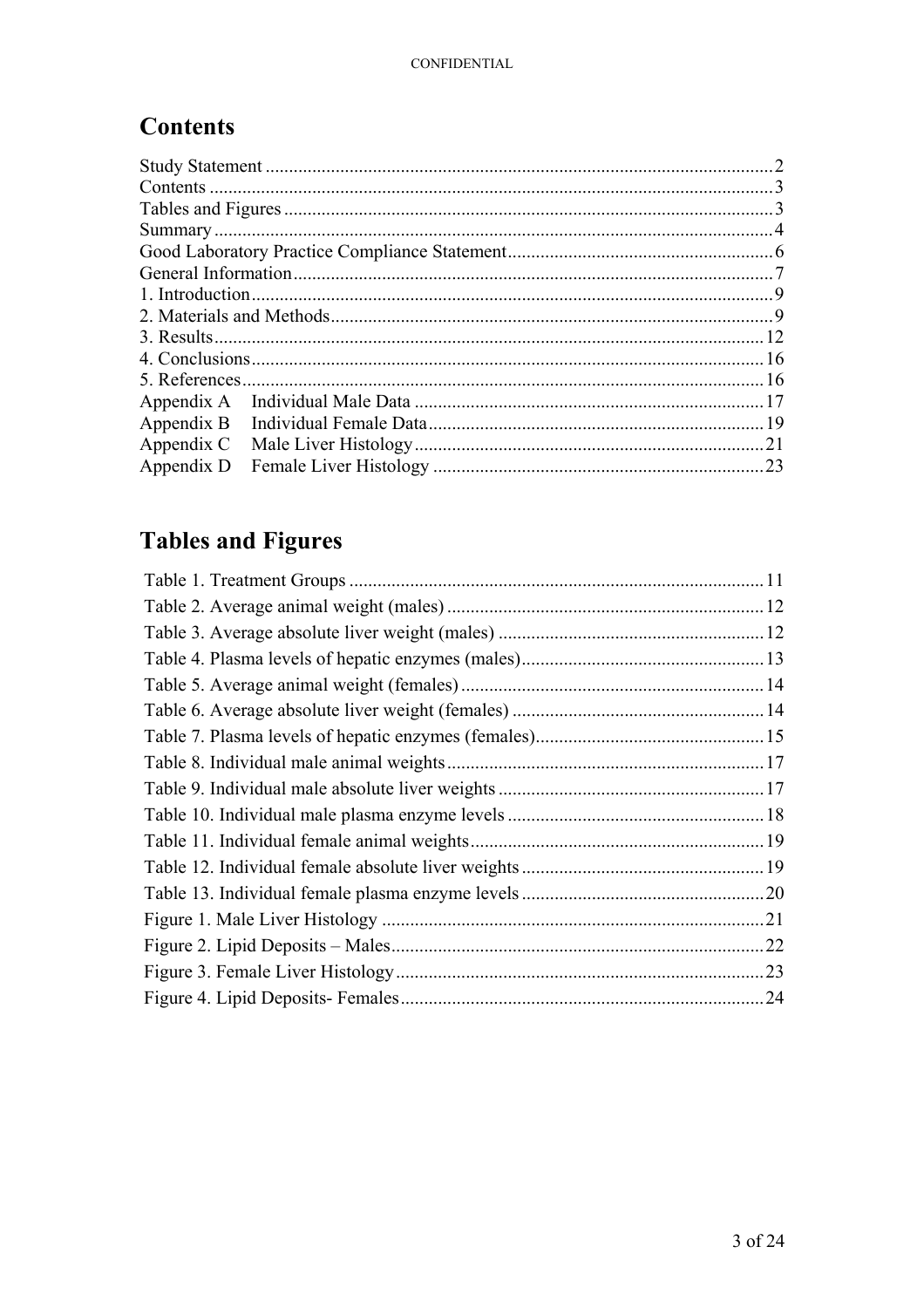# <span id="page-3-0"></span>**HEPATOTOXICITY STUDY OF UKRAIN (AMPOULE 5 MG/5 ML) IN THE RAT**

### **Summary**

#### **Aim of the Study**

The aim of this study was to examine to potential for Ukrain solution for injection (Ampoule 5 mg/5 ml) to induce hepatotoxicity in the rat.

#### **Administration**

The test substance was administered by intraperitoneal injection to two groups of 5 male and 5 female Sprague-Dawley rats for 5 consecutive days. Injections were made at the same time each day. The doses selected were equivalent to the maximum (0.3 mg/kg/day) and 5 times the maximum (1.5 mg/kg/day) human daily dose.

#### **Investigations**

- Body weights and body weight gain
- Observations in life
- Gross liver pathology
- Liver histopathology
- Plasma hepatic enzymes levels

#### **Results**

#### **Mortality**

All animals survived until the scheduled termination of the study.

#### **Body weights and body weight gain**

Body weights and body weight gain were normal.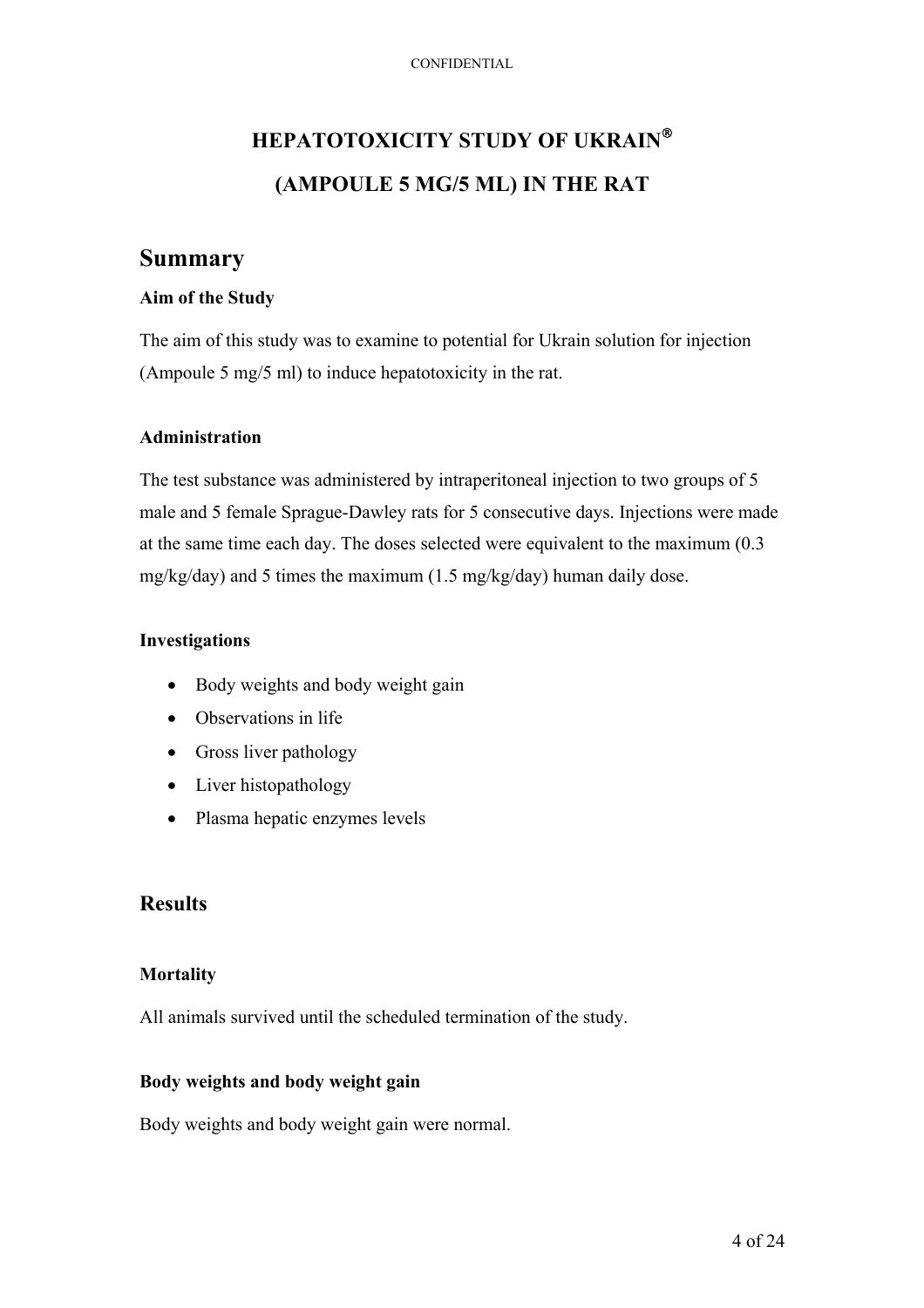#### **Observations in life**

All animals were normal throughout the study.

#### **Plasma hepatic enzyme levels**

There were no increases in plasma levels of alanine aminotransferase (ALT), aspartate aminotransferase (AST) or alkaline phosphatase (AP) that were considered treatmentrelated.

#### **Necropsy**

Gross liver pathology was normal. Histopathological examination of the liver revealed no lesions considered to be treatment-related. There were no increases in plasma levels hepatic enzymes that were considered treatment-related.

#### **Sex differences**

There were no treatment-related sex differences.

#### **Conclusion**

Intraperitoneal injection of Ukrain at 0.3 mg/kg/day or 1.5 mg/kg/day for 5 consecutive days did not induce hepatotoxicity in the rat.

Michaethall

Study Director Study Scientist

Vlogger

Dr Michael Muller Dr Victoria Cogger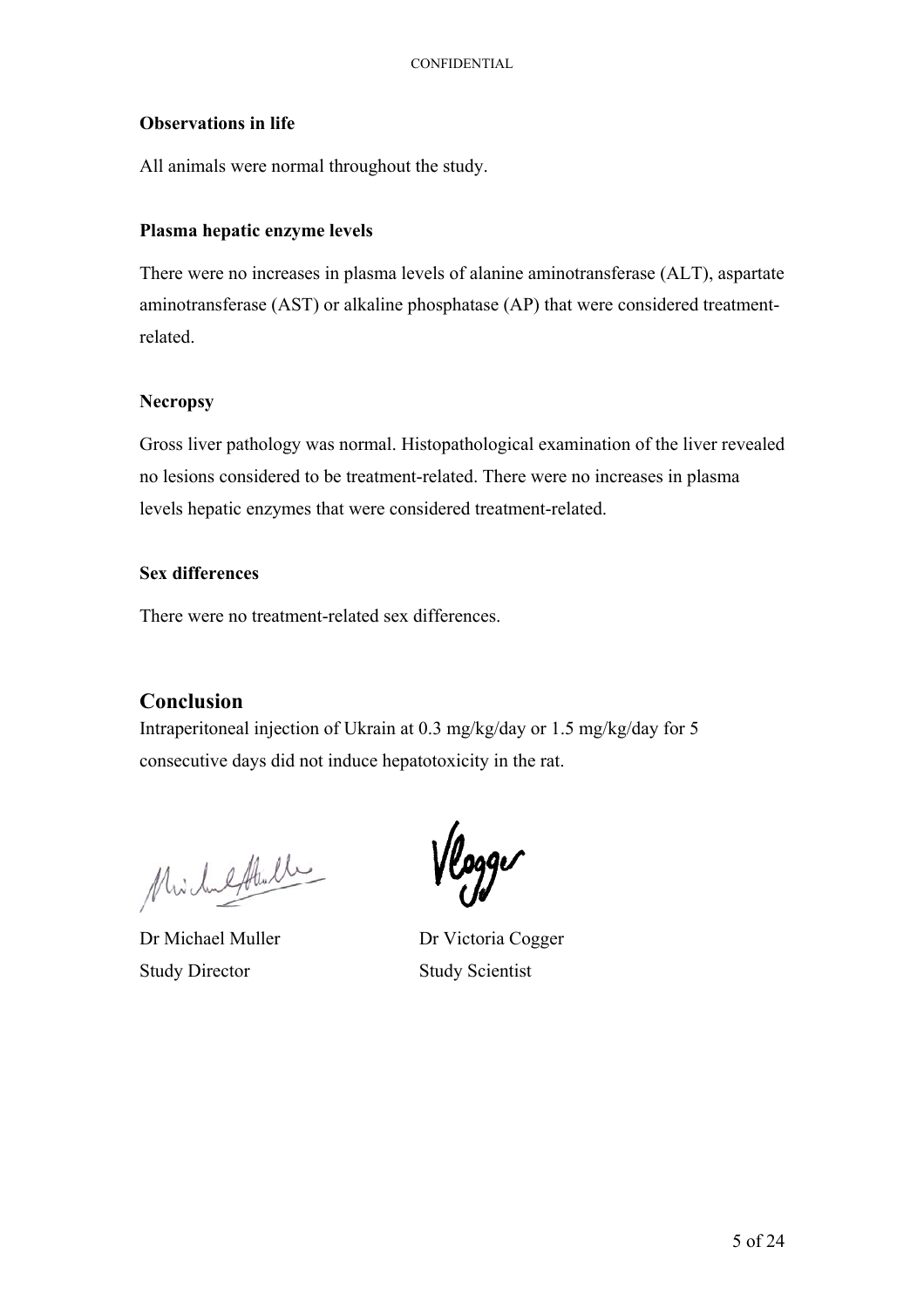# <span id="page-5-0"></span>**Good Laboratory Practice Compliance Statement**

HEPATOTOXICITY STUDY OF UKRAIN® (AMPOULE 5 MG/5 ML) IN THE RAT

This study was conducted according to the OECD Principles of Good Laboratory Practice, OECD Monograph (as revised in 1997).

Michaeltenlle

Sydney, 17 March 2004 Dr Michael Muller

Study Director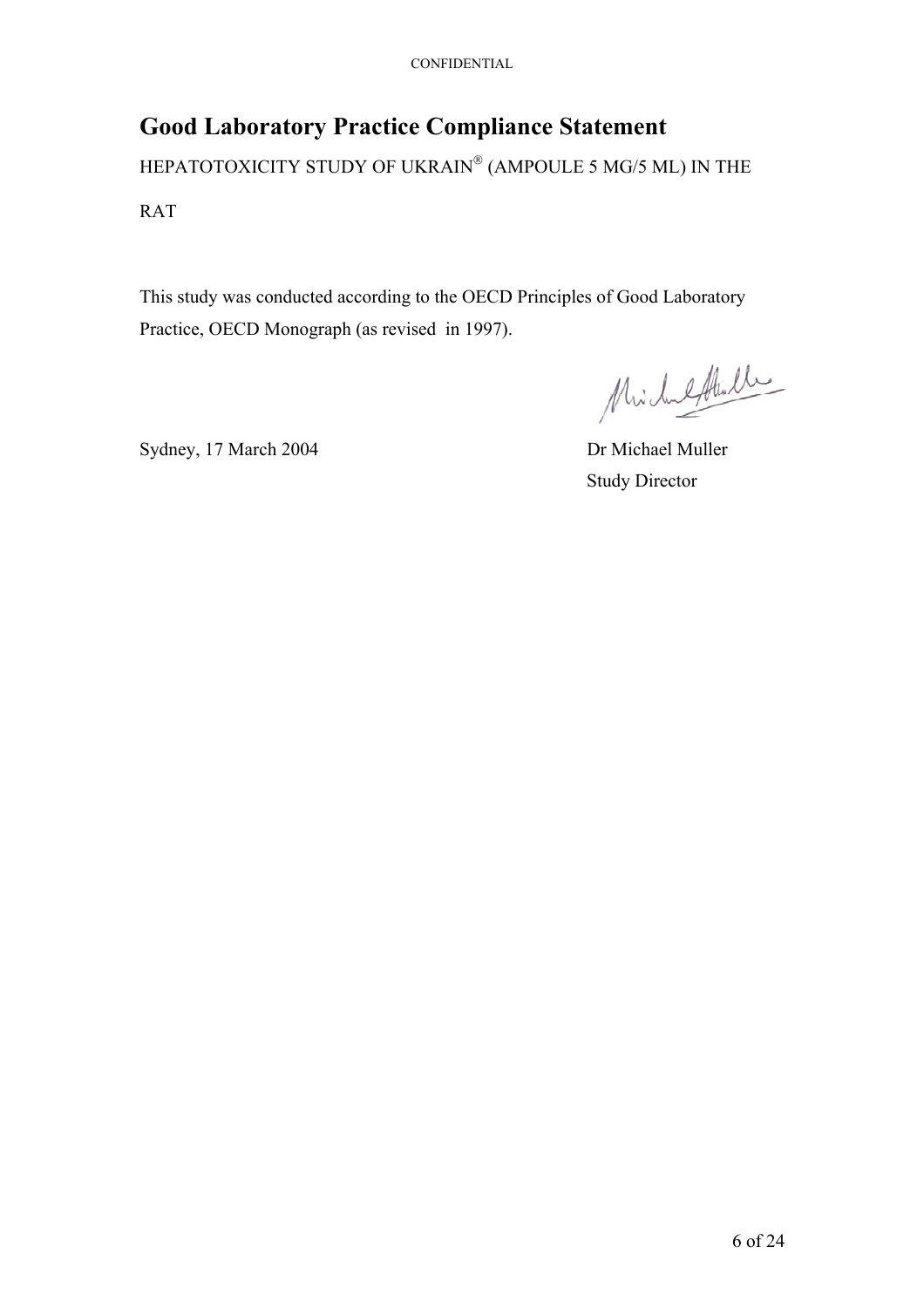# <span id="page-6-0"></span>**General Information**

### **Sponsor**

Nowicky Pharma Margaretenstrasse 7/7, A-1040 Vienna, Austria

### **Test Substance Details**

| Test substance:                 | Ukrain <sup>®</sup> Ampoule $(5 \text{ mg}/5 \text{ ml})$ |
|---------------------------------|-----------------------------------------------------------|
| Test substance delivery date:   | 15 October 2003                                           |
| Batch number of test substance: | 310607                                                    |
| Expiry date of test substance:  | October 2006                                              |

### **Negative Control Substance Details**

Sodium Chloride Injection BP 0.9% 0.9% sterile saline solution (ampoules) 45 mg (0.75 mmol) in 5 ml Batch number: 17465 Expiry date: June 2004 Supplier: AstraZeneca (Australia)

### **Responsible personnel:**

| Study director            | Dr Michael Muller  |
|---------------------------|--------------------|
| Study scientist           | Dr Victoria Cogger |
| <b>Clinical Chemistry</b> | Dr Margaret Janu   |
| Clinical Pathology        | Dr Betty Lin       |
| Animal care               | Mamdouh Khalil     |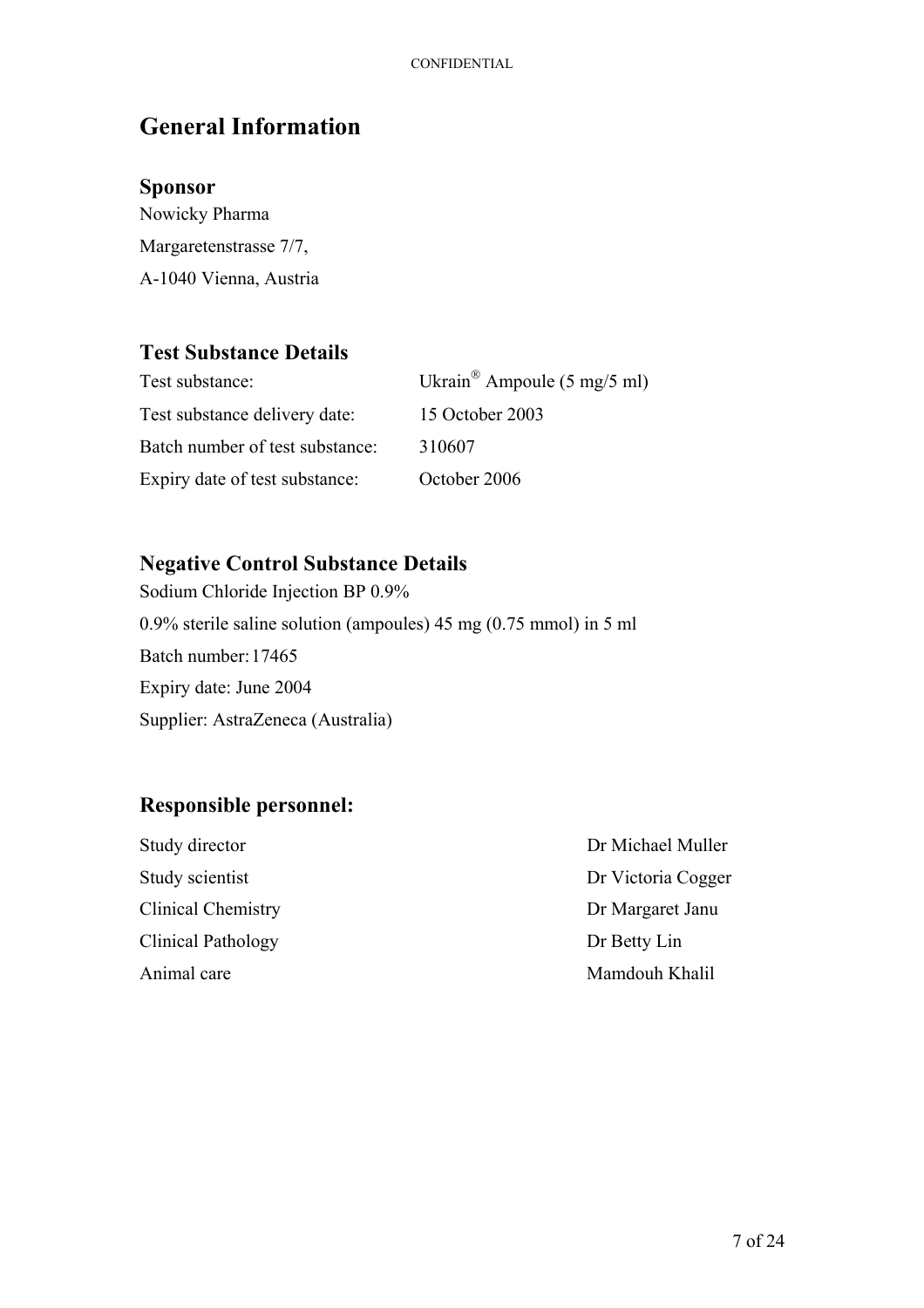## **Time schedule**

| Date of protocol                              | 22 September 2003 |
|-----------------------------------------------|-------------------|
| Date of ethics approval                       | 10 November 2003  |
| First date of dosing                          | 22 January 2004   |
| Last date of dosing                           | 09 February 2004  |
| Experimental completion date (last sacrifice) | 10 February 2004  |
| Study completion date                         | 17 February 2004  |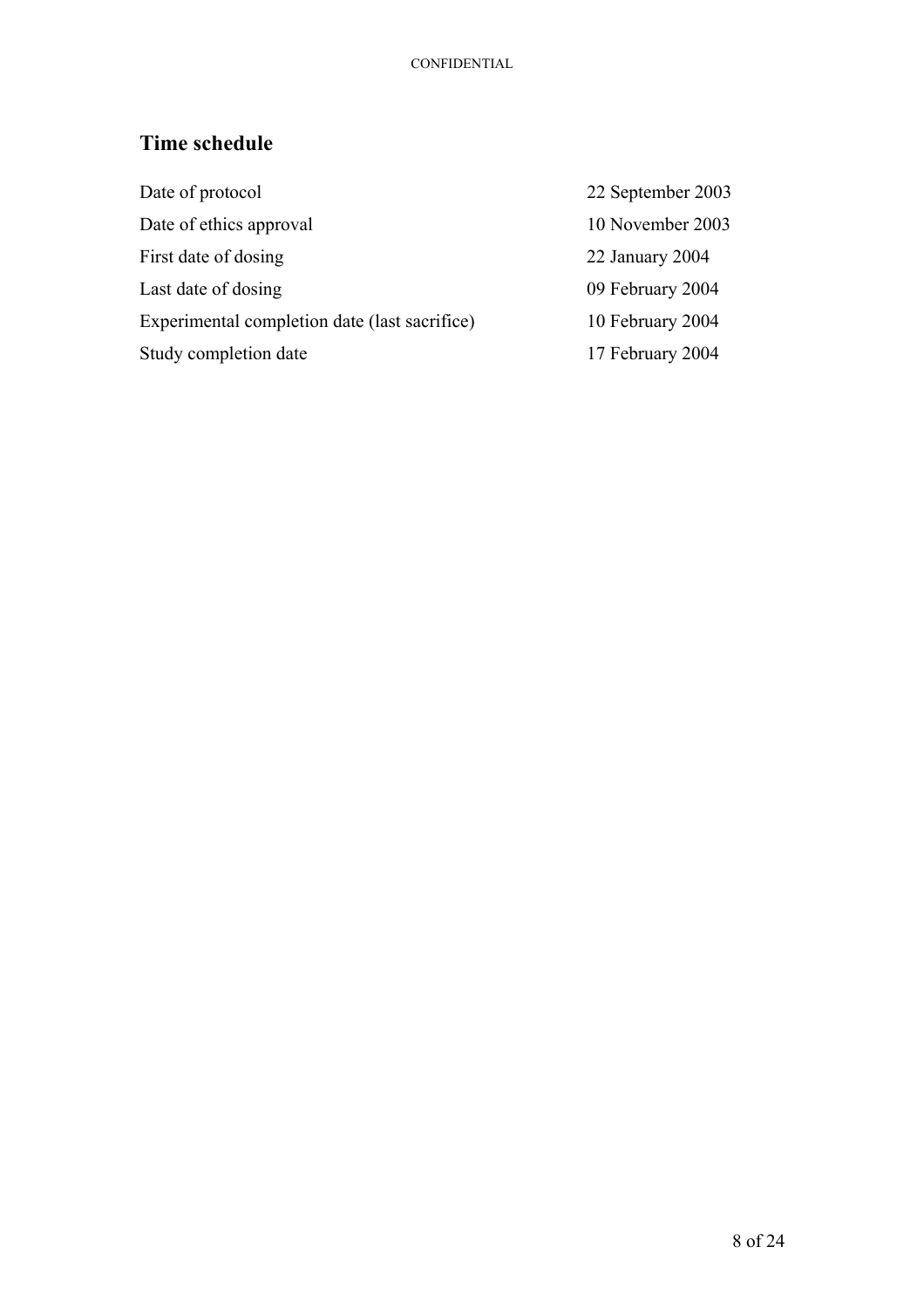# <span id="page-8-0"></span>**HEPATOTOXICITY STUDY OF UKRAIN (AMPOULE 5 MG/5 ML) IN THE RAT**

## **1. Introduction**

The aim of this study was to examine to potential for Ukrain solution for injection (Ampoule 5 mg/5 ml) to induce hepatotoxicity in the rat.

## **2. Materials and Methods**

Ukrain solution (Ampoule 5 mg/5 ml) was provided by Nowicky Pharma in amber glass ampoules. The samples were labelled with the batch number 310607 with an expiry date of October 2006.

On arrival at the test facility the ampoules were examined for seal integrity and then stored in the dark at  $22^{\circ}$ C prior to use. Each ampoule was found to contain a clear yellow liquid free of particulate matter.

### **2.1 Animals**

#### **2.1.1 Ethics**

All experimental procedures used in this study were approved by the Central Sydney Area Health Service Animal Ethics Committee. The animal ethics approval number was 2003/025A.

#### **2.1.2 Source of animals**

Specific pathogen free male and female Sprague Dawley rats at 7 weeks of age were purchased from the Animal Research Centre, Perth, Western Australia.

#### **2.1.3 Housing**

On arrival at the test facility the animals were examined and place five to a cage where they were allowed to acclimatise for a period of one week. Throughout this time and during the experimental procedures food and water were available to the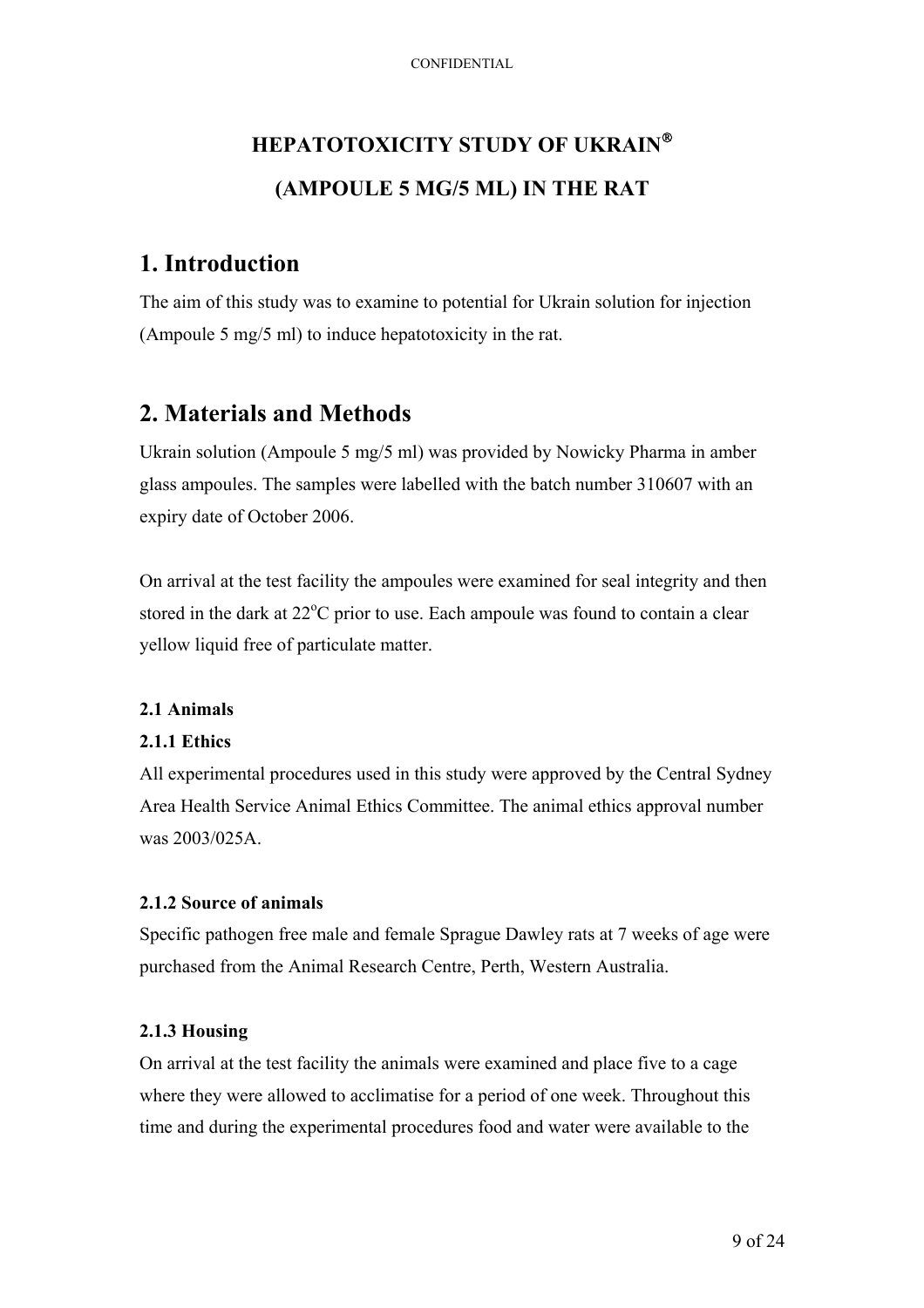animals *ad libitum*. All animals were inspected daily and were housed under a 12 hour light/dark cycle at an average temperature of  $22^{\circ}$ C.

#### **2.2 Preparation and administration of the test substance**

Ukrain solution (1 mg/ml) was made up to the required dose for each animal by dilution with 0.9% saline solution. The pH of the provided Ukrain solution, as stated on the product insert, was between 3.5 to 5.5. The pH was not adjusted prior to use.

Intraperitoneal injections were made between 12:00 and 12:30 pm each day for 5 days. Injections were made using Becton-Dickson Ultra-Fine 29 gauge (0.33 x 12.7 mm) needles.

#### **2.3 Justification for route of administration**

Intraperitoneal injections were made in order to deliver a sufficiently large dose to the test animals. The solution provided by the Supplier was 1 mg/ml.

#### **2.4 Procedure**

In this study, eight-week-old male Sprague Dawley rats received daily intraperitoneal injections of Ukrain for a period of 5 days. On the sixth day the animals were sacrificed, the livers weighed and prepared for routine histology. Blood samples were taken for analysis of liver enzymes, alanine aminotransferase (ALT), aspartate aminotransferase (AST) and alkaline phosphatase (AP). Animals were weighed at the start of the study and again immediately prior to necropsy. Animals were observed daily for signs of morbidity.

Fifteen rats of each sex were randomly allocated into three treatment groups: Control, Low Dose Ukrain and High Dose Ukrain (Table 1). Each group contained five animals per sex. Individual animals were identified using an indelible black marker.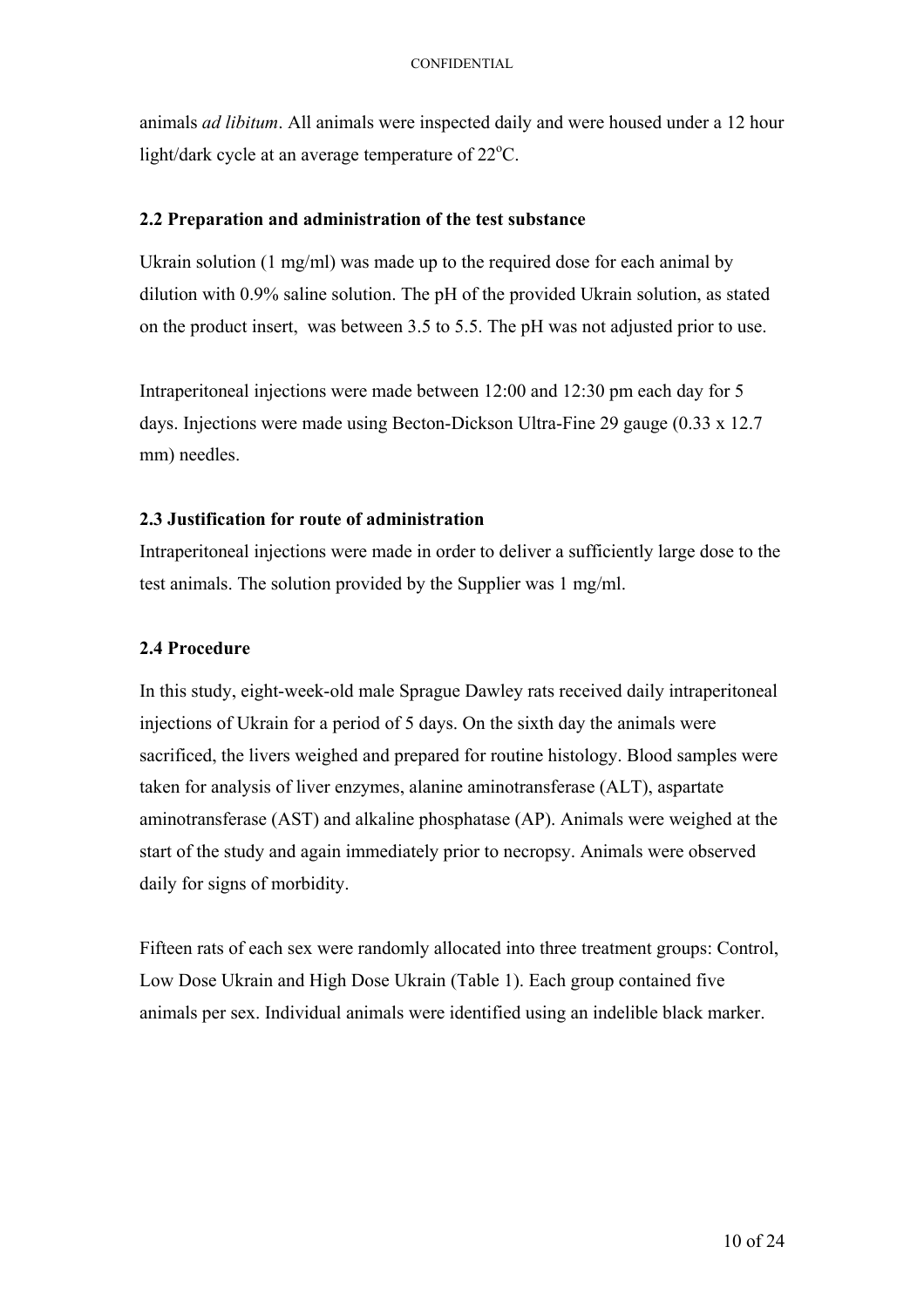| <b>Treatment Group</b><br><b>Animal numbers</b> |            | <b>Numbers/Sex</b> | <b>Dose</b>    | Injection |
|-------------------------------------------------|------------|--------------------|----------------|-----------|
|                                                 |            |                    | (mg/kg/day)    | Volume    |
| Control                                         | $C1 - C5$  | 5 <sub>m</sub>     | 0              | 0.5       |
|                                                 | $C6 - C10$ | 5f                 |                |           |
| Low dose $L1-L5$                                |            | 5 <sub>m</sub>     | 0 <sub>3</sub> | 0.5       |
|                                                 | $L6 - L10$ | 5f                 |                |           |
| High dose $H1 - H5$                             |            | 5 <sub>m</sub>     |                | 0.5       |
|                                                 | $H6 - H10$ | 5 f                | 1.5            |           |

#### <span id="page-10-0"></span>**Table 1. Treatment Groups**

#### **2.5 Statistical Analysis**

Body weights, liver weights and plasma enzyme levels were analysed by one way analysis of variance (ANOVA). Results are presented as the mean ± standard deviation.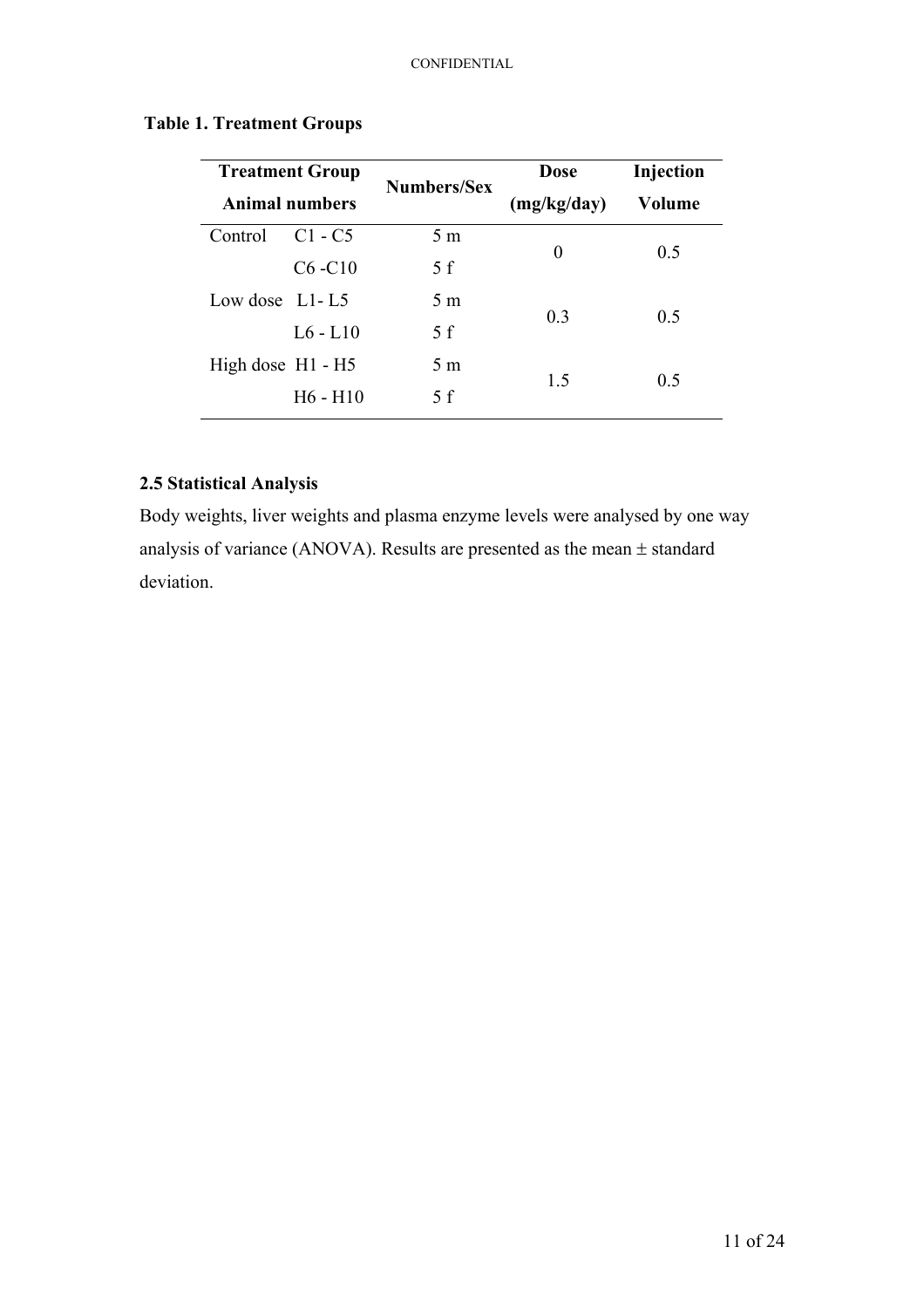## <span id="page-11-0"></span>**3. Results**

#### **3.1 Males**

The average weights for the male animals are presented in Table 2 and individual male animal weights are presented in Appendix A, Table 8. There were no statistically significant differences in animal weights between groups at the beginning or end of the study. Average animal weights increased slightly across all treatment groups during the study reflecting the expected growth pattern of these rats at this stage of development [1].

|                        | Animal weight $(g)^*$ | Animal weight $(g)$ |
|------------------------|-----------------------|---------------------|
| <b>Treatment Group</b> | Day 1                 | Day 6               |
| Control                | $318 \pm 33.1$        | $336 \pm 39.2$      |
| Low dose               | $326 \pm 38.2$        | $350 \pm 53.5$      |
| High dose              | $340 \pm 42.6$        | $344 \pm 61.7$      |

#### **Table 2. Average animal weight (males)**

\* values represent the mean  $\pm$  standard deviation (n=5)

On examination at necropsy no gross abnormalities were observed. There was no evidence of local irritation or peritoneal inflammation at the injection sites.

A comparison of absolute liver weights between treatment groups and control animals showed no statistically significant differences following treatment (Table 3). The individual male absolute liver weights are presented in Appendix A, Table 9.

**Table 3. Average absolute liver weight (males)** 

| <b>Treatment Group</b> | Liver weight $(g)$ |  |
|------------------------|--------------------|--|
| Control                | $12.8 \pm 1.71$    |  |
| Low dose               | $13.7 \pm 2.27$    |  |
| High dose              | $13.4 \pm 2.77$    |  |

\* values represent the mean  $\pm$  standard deviation (n=5)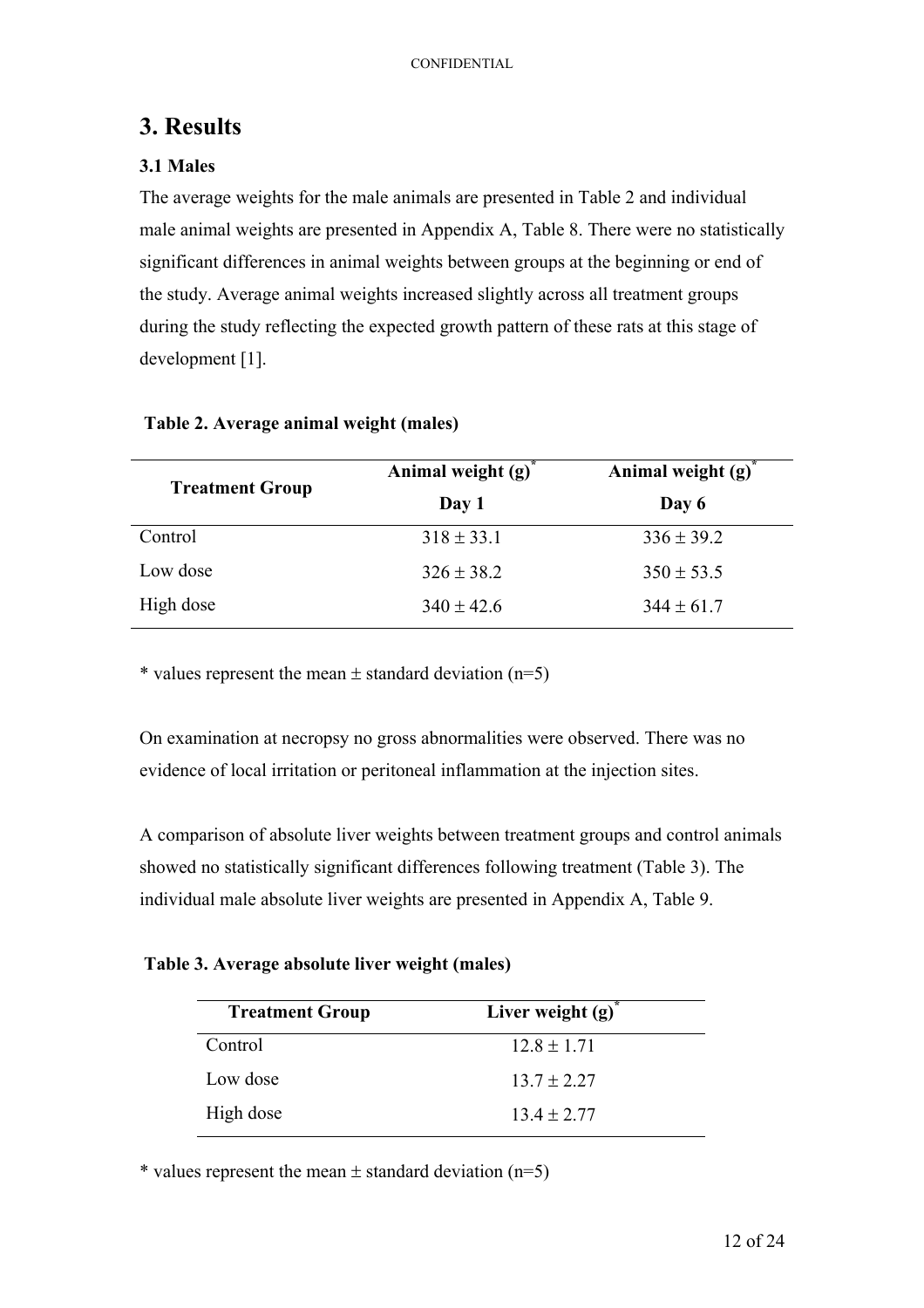<span id="page-12-0"></span>On histological examination no treatment-related changes could be detected between livers from the control or treatment groups with no evidence of fibrotic or necrotic changes (Appendix C, Figure 1). One liver from the low dose group had evidence of minor fat deposition (Appendix C, Figure 2). However, the occurrence of this lesion in only one of five animals with no evidence of such lesions at the higher dose indicated a non-treatment related occurrence.

#### **Hepatic Enzymes**

No statistically significant changes in plasma levels of ALT, AST or alkaline phosphatase (AP) were observed between control animals and treatment groups (Table 4). Individual animal plasma enzyme levels for males are presented in Appendix A, Table 10.

#### **Table 4. Plasma levels of hepatic enzymes (males)**

| <b>Treatment</b> | $ALT (IU/L)^*$  | $AST (IUL)*$    | $AP (IU/L)^*$ |  |
|------------------|-----------------|-----------------|---------------|--|
| Group            |                 |                 |               |  |
| Control          | $38.6 \pm 16.6$ | $68.8 \pm 12.8$ | $1.0 \pm 0.0$ |  |
| Low dose         | $41.8 \pm 9.5$  | $71.2 \pm 15.4$ | $0.8 \pm 0.4$ |  |
| High dose        | $31.0 \pm 2.2$  | $58.4 \pm 3.0$  | $0.8 \pm 0.4$ |  |

\* values represent the mean  $\pm$  standard deviation (n=5)

#### **3.2 Females**

The average weights for the female animals are presented in Table 5 and individual female animal weights are presented in Appendix B, Table 11. There were no statistically significant differences in animal weights between groups at the beginning or end of the study. Average animal weights increased slightly across all treatment groups during the study reflecting the expected growth pattern of these rats at this stage of development [1].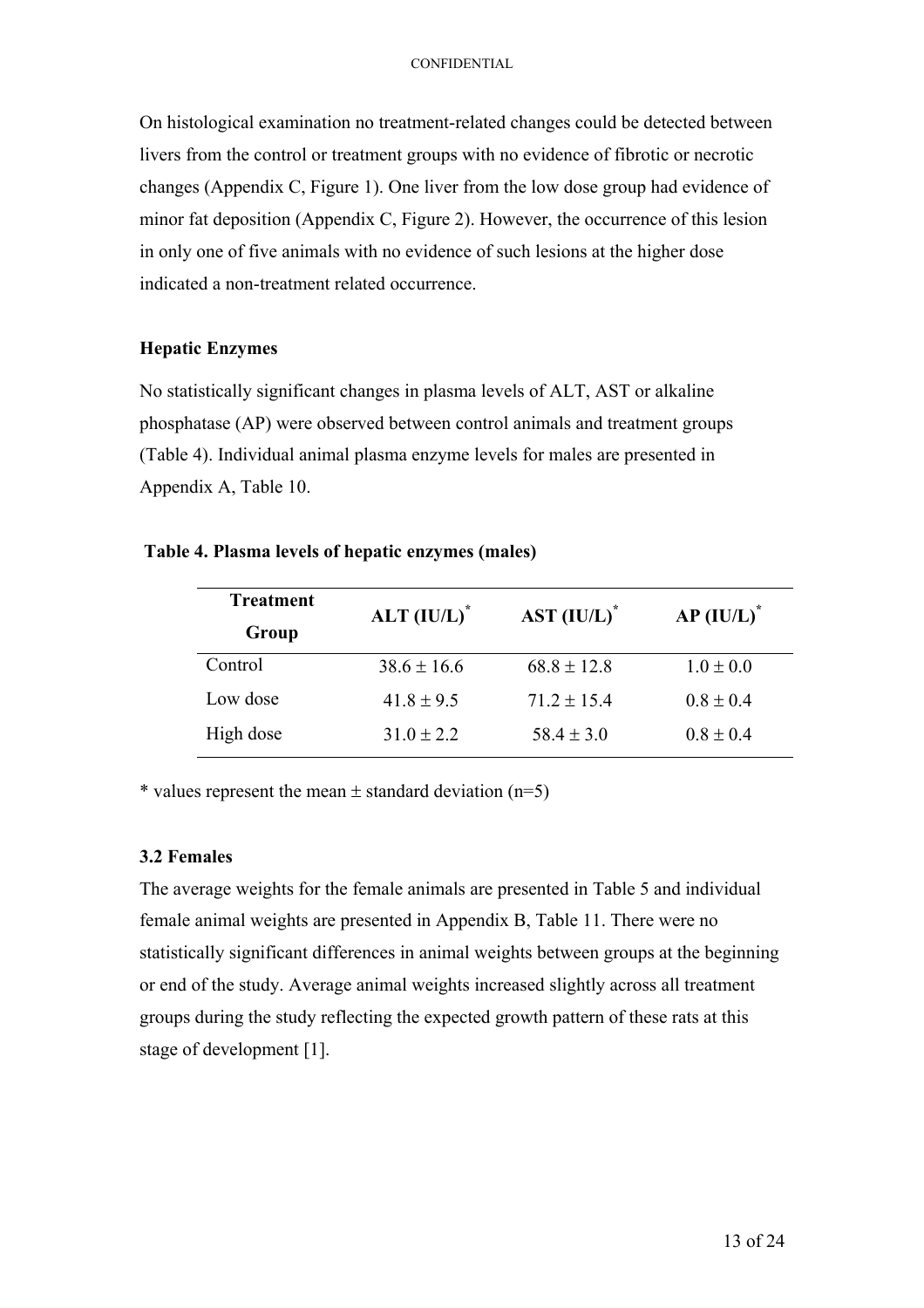| <b>Treatment Group</b> | Animal weight $(g)^{n}$ | Animal weight $(g)$ |
|------------------------|-------------------------|---------------------|
|                        | Day 1                   | Day 6               |
| Control                | $201 \pm 8.24$          | $216 \pm 8.01$      |
| Low dose               | $195 \pm 7.41$          | $204 \pm 7.42$      |
| High dose              | $210 \pm 9.37$          | $212 \pm 20.6$      |

#### <span id="page-13-0"></span>**Table 5. Average animal weight (females)**

\* values represent the mean  $\pm$  standard deviation (n=5)

At necropsy, two low dose females exhibited minor gross hepatic lesions. Following histopathological examination these lesions were not considered treatment-related. There was no evidence of local irritation or peritoneal inflammation at the injection sites.

There were no statistically significant differences in absolute liver weights between the treatment groups and control animals (Table 6). The individual female absolute liver weights are presented in Appendix B, Table 12.

**Table 6. Average absolute liver weight (females)** 

| <b>Treatment Group</b> | Liver weight $(g)$ |
|------------------------|--------------------|
| Control                | $7.42 \pm 0.97$    |
| Low dose               | $7.94 \pm 0.34$    |
| High dose              | $7.3 \pm 1.02$     |

\* values represent the mean  $\pm$  standard deviation (n=5)

On histological examination no treatment-related changes could be detected between livers from the control or treatment groups with no evidence of fibrotic or necrotic changes (Appendix D, Figure 3). There was evidence of fat deposition in one animal from the control group (Appendix D, Figure 4).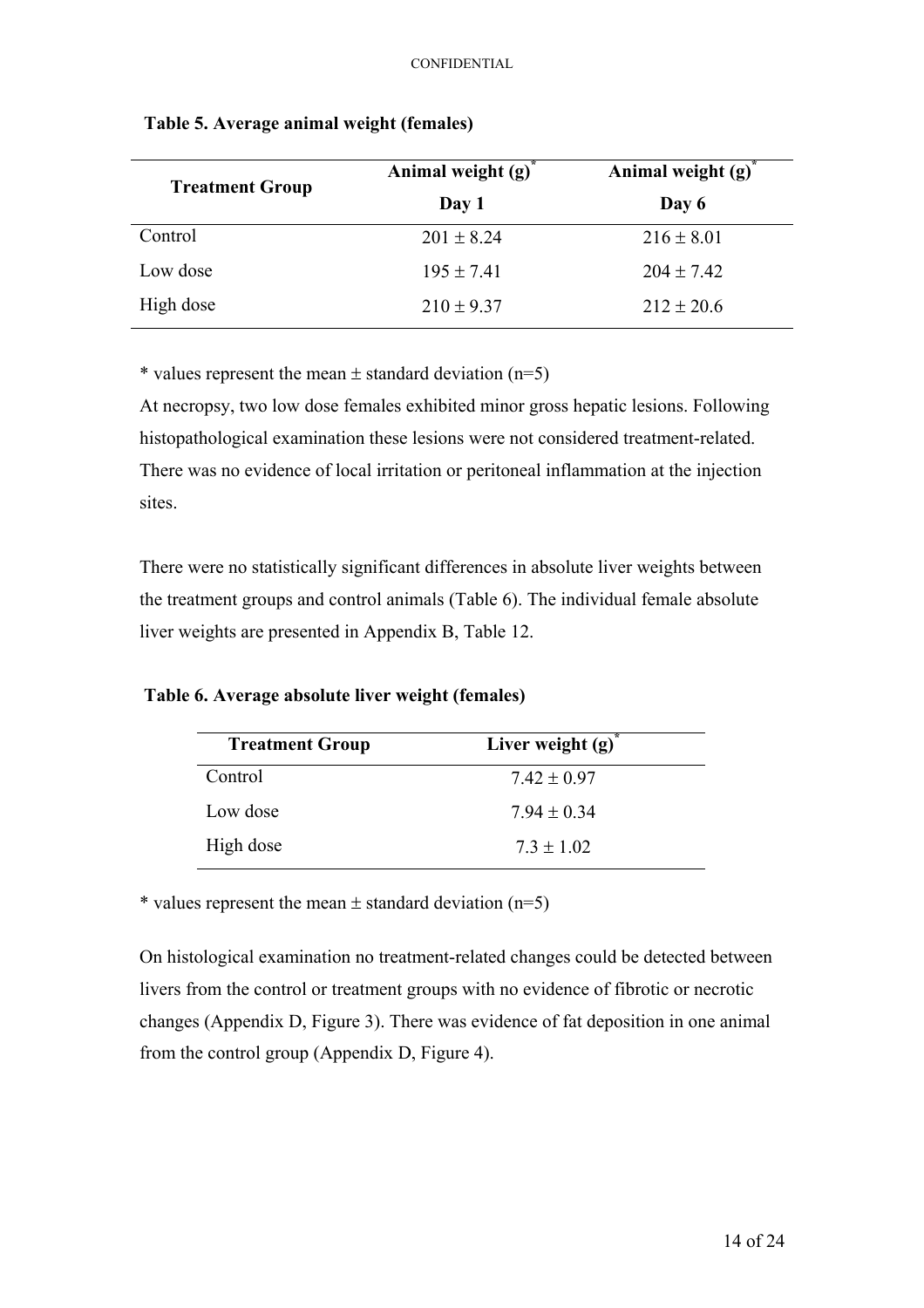#### <span id="page-14-0"></span>**Hepatic Enzymes**

No statistically significant differences in plasma levels of ALT, AST or alkaline phosphatase were observed between control and high-dose treatment animals. A statistically significant difference  $(p \le 0.01)$  was observed between the low-dose female ALT plasma levels compared to the control group (Table 7). As this result represents a 1.7-fold increase in the concurrent control plasma ALT level, and there was no statistically significant difference in the plasma AST level at this dose, nor in the ALT and AST at the high-dose, the result is not considered to be of biological significance. Individual female plasma enzyme levels are presented in Appendix B, Table 13.

| <b>Treatment</b> | $ALT (IU/L)^*$                | $AST (IUL)^*$   | $AP (IU/L)^*$ |
|------------------|-------------------------------|-----------------|---------------|
| Group            |                               |                 |               |
| Control          | $24.8 \pm 6.9$                | $78.0 \pm 6.7$  | $0.6 \pm 0.5$ |
| Low dose         | $41.6 \pm 10.4$ <sup>**</sup> | $93.8 \pm 18.5$ | $0.6 \pm 0.5$ |
| High dose        | $32.6 \pm 3.0$                | $85.2 \pm 10.3$ | $1.0 \pm 0.0$ |

#### **Table 7. Plasma levels of hepatic enzymes (females)**

\* values represent the mean  $\pm$  standard deviation (n=5); \*\* *p* <0.01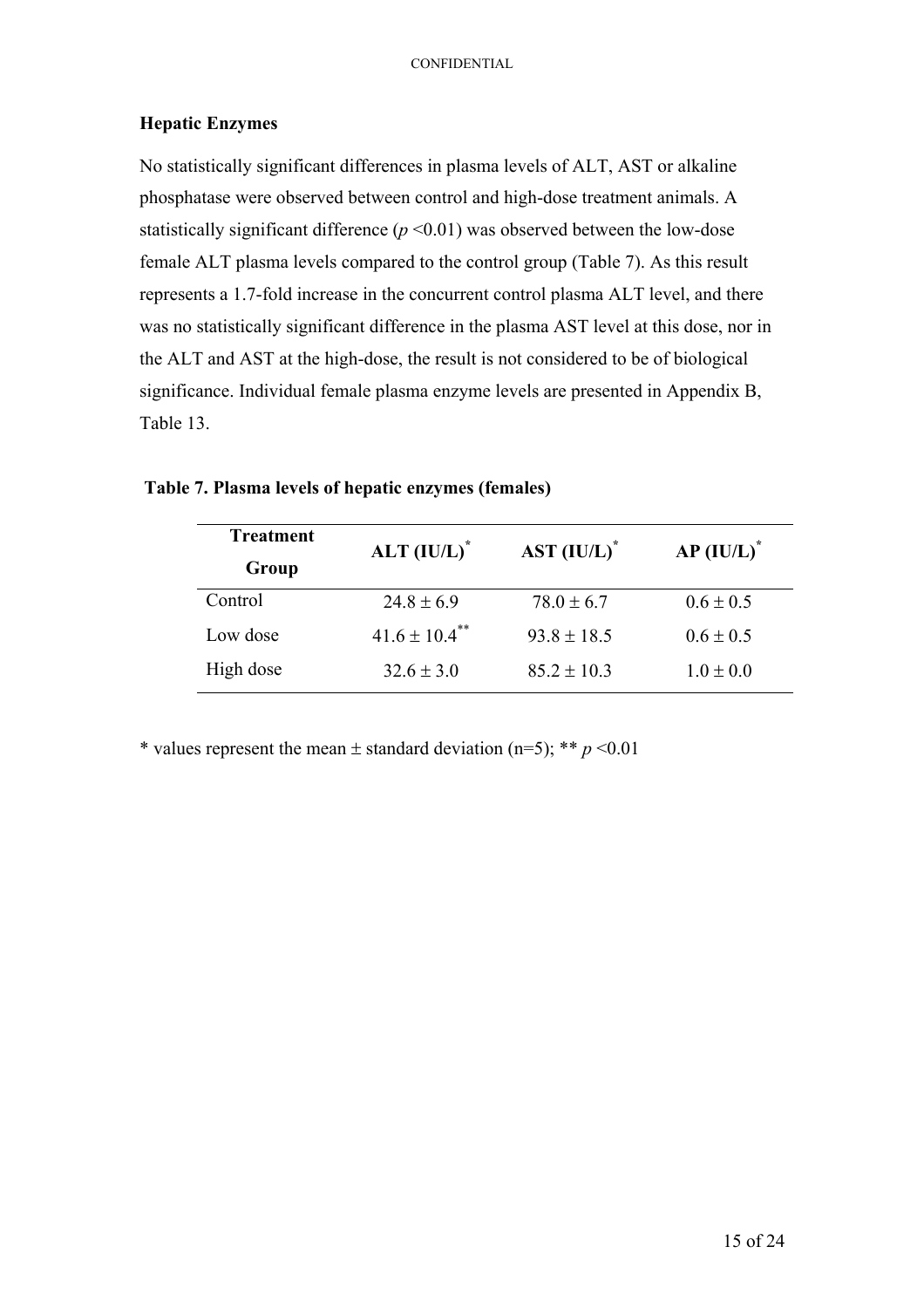## <span id="page-15-0"></span>**4. Conclusions**

Treatment by intraperitoneal injection of Ukrain for 5 consecutive days was well tolerated by male and female Sprague-Dawley rats. By this mode of administration, no evidence of hepatotoxicity due to Ukrain at the tested doses was observed. There was no evidence for a response based on sex differences.

## **5. References**

1. Wolfensohn, S. and Lloyd, M. (1994). *Handbook of Laboratory Animal Management and Welfare*. Oxford, Oxford University Press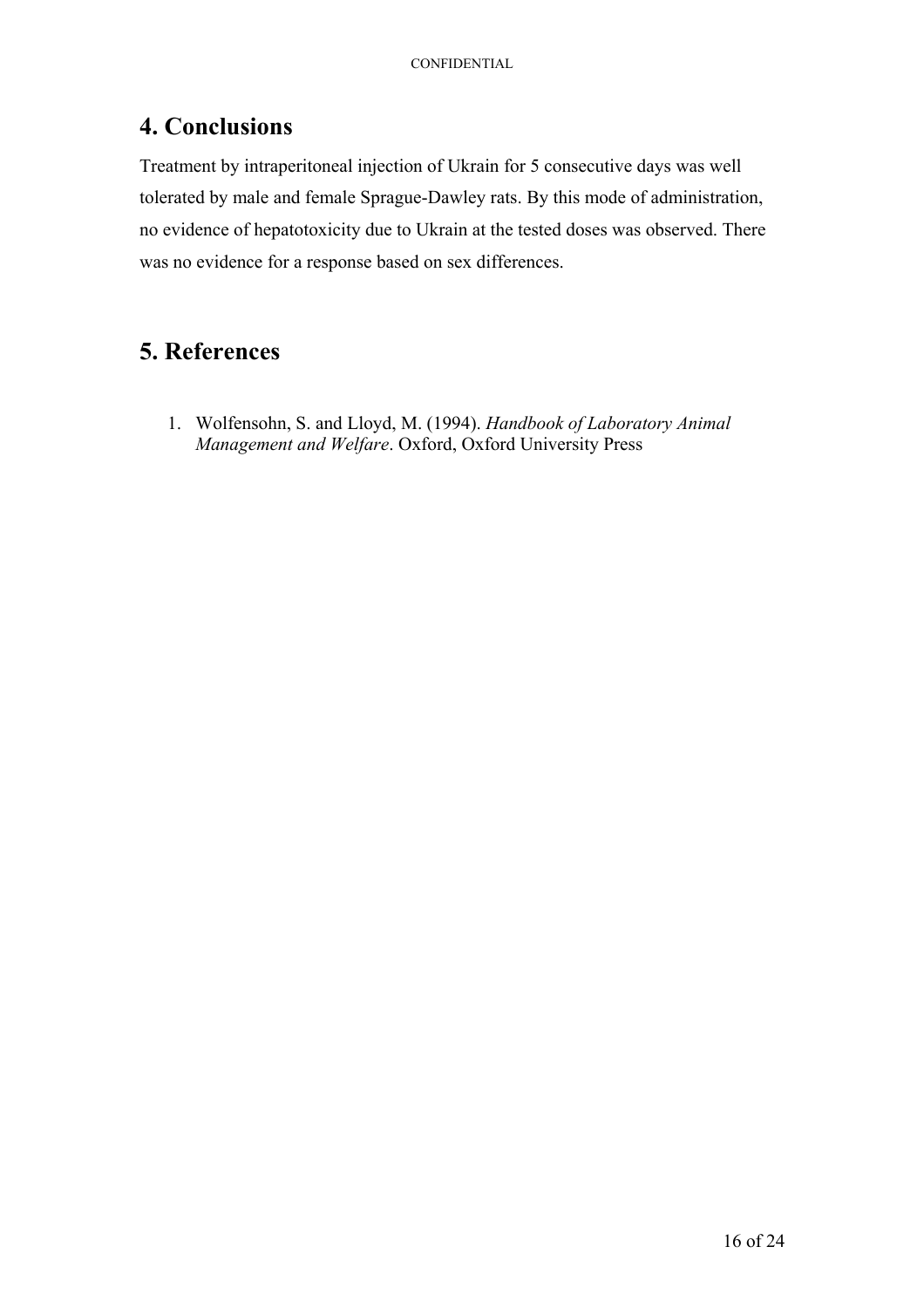# <span id="page-16-0"></span>**Appendix A Individual Male Data**

| Table 8. Individual male animal weights |
|-----------------------------------------|
|-----------------------------------------|

| Group     | Animal | Day 1 (g) | Day $6(g)$ |
|-----------|--------|-----------|------------|
| Control   | C1M    | 317       | 353        |
|           | C2M    | 333       | 391        |
|           | C3M    | 317       | 285        |
|           | C4M    | 356       | 332        |
|           | C5M    | 318       | 336        |
| Low Dose  | L1M    | 271       | 326        |
|           | L2M    | 376       | 422        |
|           | L3M    | 326       | 385        |
|           | L4M    | 316       | 331        |
|           | L5M    | 326       | 350        |
| High Dose | H1M    | 301       | 399        |
|           | H2M    | 386       | 256        |
|           | нзм    | 306       | 407        |
|           | H4M    | 321       | 333        |
|           | H5M    | 340       | 344        |

### **Table 9. Individual male absolute liver weights**

| Group     | Animal           | Liver weight (g) |
|-----------|------------------|------------------|
| Control   | C <sub>1</sub> M | 11.6             |
|           | C <sub>2</sub> M | 13.8             |
|           | C3M              | 15.2             |
|           | C4M              | 10.9             |
|           | C5M              | 12.7             |
| Low Dose  | L1M              | 11.4             |
|           | L2M              | 12.6             |
|           | L3M              | 15.7             |
|           | L4M              | 16.5             |
|           | L5M              | 12.2             |
| High Dose | H1M              | 11.5             |
|           | H2M              | 16.1             |
|           | НЗМ              | 11.6             |
|           | H4M              | 16.7             |
|           | H5M              | 11.0             |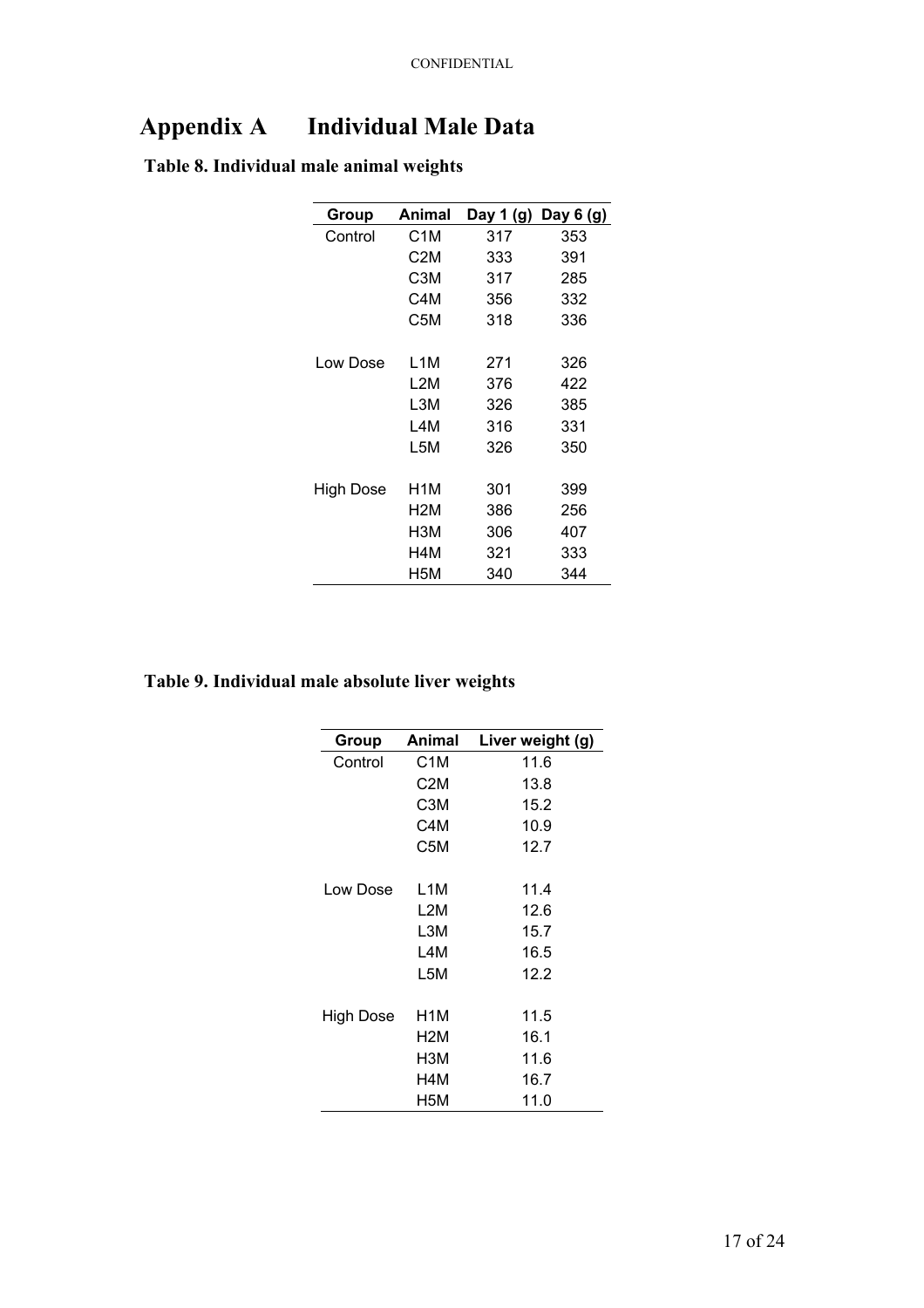| Group     | Animal           | <b>ALT</b><br>(IU/L) | <b>AST</b><br>(IU/L) | ΑP<br>(IU/L) |
|-----------|------------------|----------------------|----------------------|--------------|
| Control   | C <sub>1</sub> M | 67                   | 88                   | 1            |
|           | C <sub>2</sub> M | 38                   | 72                   | 1            |
|           | C <sub>3</sub> M | 33                   | 64                   | 1            |
|           | C4M              | 30                   | 67                   | 1            |
|           | C5M              | 25                   | 53                   | 1            |
| Low Dose  |                  |                      |                      |              |
|           | L <sub>1</sub> M | 53                   | 79                   | 1            |
|           | L2M              | 36                   | 55                   | 1            |
|           | L3M              | 51                   | 85                   | 0            |
|           | L4M              | 37                   | 83                   | 1            |
|           | L5M              | 32                   | 54                   | 1            |
|           |                  |                      |                      |              |
| High Dose | H1M              | 32                   | 56                   | 1            |
|           | H <sub>2</sub> M | 30                   | 56                   | 0            |
|           | H <sub>3</sub> M | 31                   | 60                   | 1            |
|           | H4M              | 28                   | 63                   | 1            |
|           | H5M              | 34                   | 57                   | 1            |

## <span id="page-17-0"></span>**Table 10. Individual male plasma enzyme levels**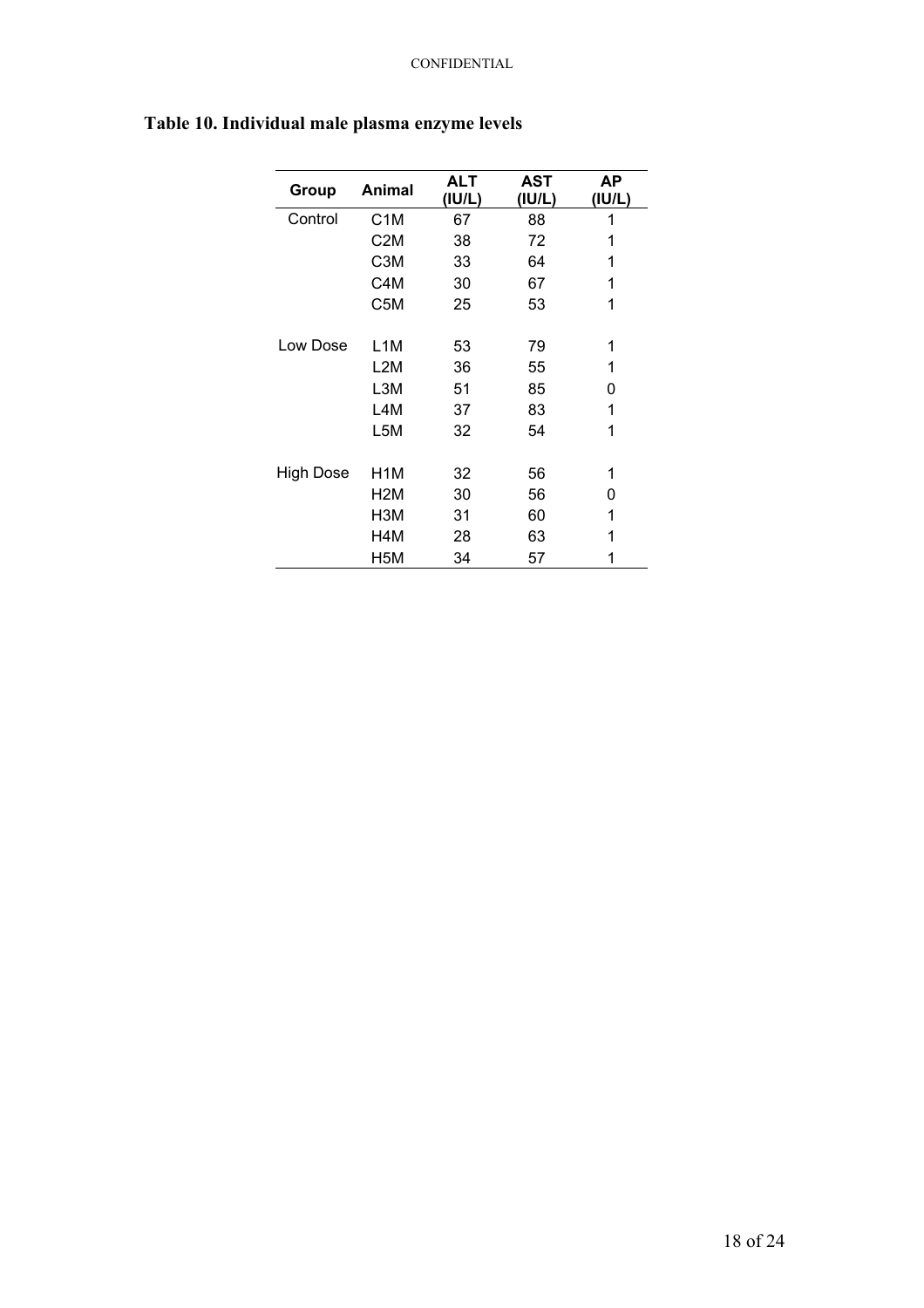# <span id="page-18-0"></span>**Appendix B Individual Female Data**

| Group     | Animal |     | Day 1 $(g)$ Day 6 $(g)$ |
|-----------|--------|-----|-------------------------|
| Control   | C1F    | 197 | 241                     |
|           | C2F    | 215 | 196                     |
|           | C3F    | 211 | 192                     |
|           | C4F    | 204 | 208                     |
|           | C5F    | 221 | 193                     |
| Low Dose  | L1F    | 186 | 207                     |
|           | L2F    | 200 | 211                     |
|           |        |     |                         |
|           | L3F    | 206 | 218                     |
|           | L4F    | 197 | 225                     |
|           | L5F    | 188 | 209                     |
|           |        |     |                         |
| High Dose | H1F    | 204 | 202                     |
|           | H2F    | 198 | 200                     |
|           | H3F    | 194 | 195                     |
|           | H4F    | 195 | 216                     |
|           | H5F    | 214 | 199                     |

### **Table 11. Individual female animal weights**

#### **Table 12. Individual female absolute liver weights**

| Group     |                  | Animal Liver weight (g) |
|-----------|------------------|-------------------------|
| Control   | C1F              | 8.0                     |
|           | C <sub>2</sub> F | 6.8                     |
|           | C3F              | 6.4                     |
|           | C4F              | 8.8                     |
|           | C5F              | 7.1                     |
| Low Dose  | L1F              | 7.7                     |
|           | L2F              | 7.8                     |
|           | L3F              | 7.6                     |
|           | L4F              | 8.4                     |
|           | L5F              | 8.2                     |
| High Dose | H1F              | 8.6                     |
|           | H2F              | 8.2                     |
|           | H3F              | 6.6                     |
|           | H4F              | 6.8                     |
|           | H5F              | 6.3                     |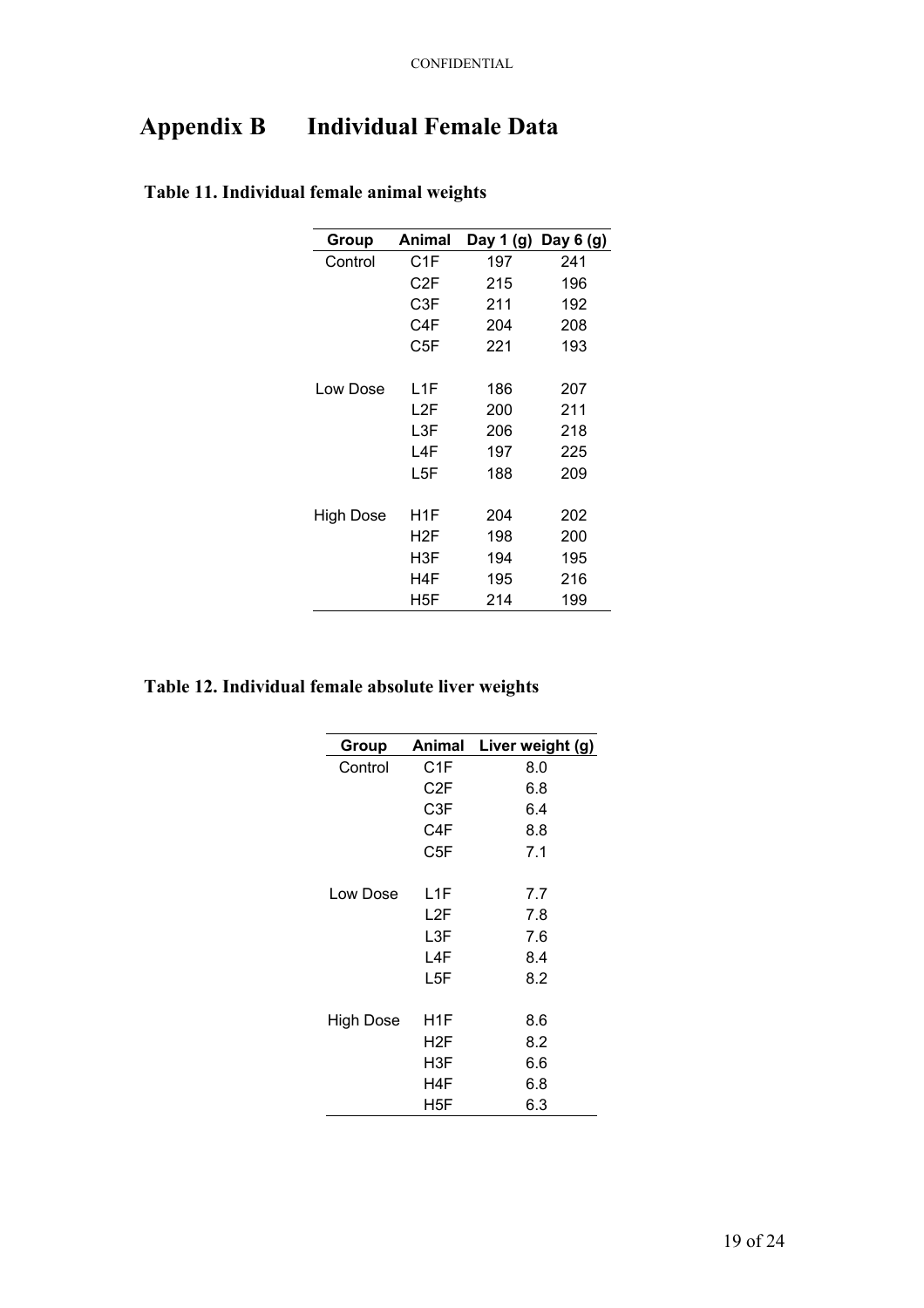| Group     | <b>Animal</b>    | <b>ALT</b><br>(IU/L) | AST<br>(IU/L) | ΑP<br>(IU/L) |
|-----------|------------------|----------------------|---------------|--------------|
| Control   | C <sub>1</sub> F | 33                   | 85            | 1            |
|           | C <sub>2</sub> F | 26                   | 81            | 1            |
|           | C <sub>3</sub> F | 27                   | 78            | 0            |
|           | C <sub>4</sub> F | 24                   | 79            | 0            |
|           | C <sub>5</sub> F | 14                   | 67            | 1            |
| Low Dose  | L <sub>1</sub> F | 48                   | 83            | 1            |
|           | L2F              | 28                   | 70            | 1            |
|           | L3F              | 37                   | 119           | 0            |
|           | L4F              | 55                   | 101           | 1            |
|           | L5F              | 40                   | 96            | 0            |
| High Dose | H1F              | 30                   | 78            | 1            |
|           | H <sub>2</sub> F | 29                   | 90            | 1            |
|           | H3F              | 34                   | 81            | 1            |
|           | H4F              | 36                   | 101           | 1            |
|           | H5F              | 34                   | 76            | 1            |

## <span id="page-19-0"></span>**Table 13. Individual female plasma enzyme levels**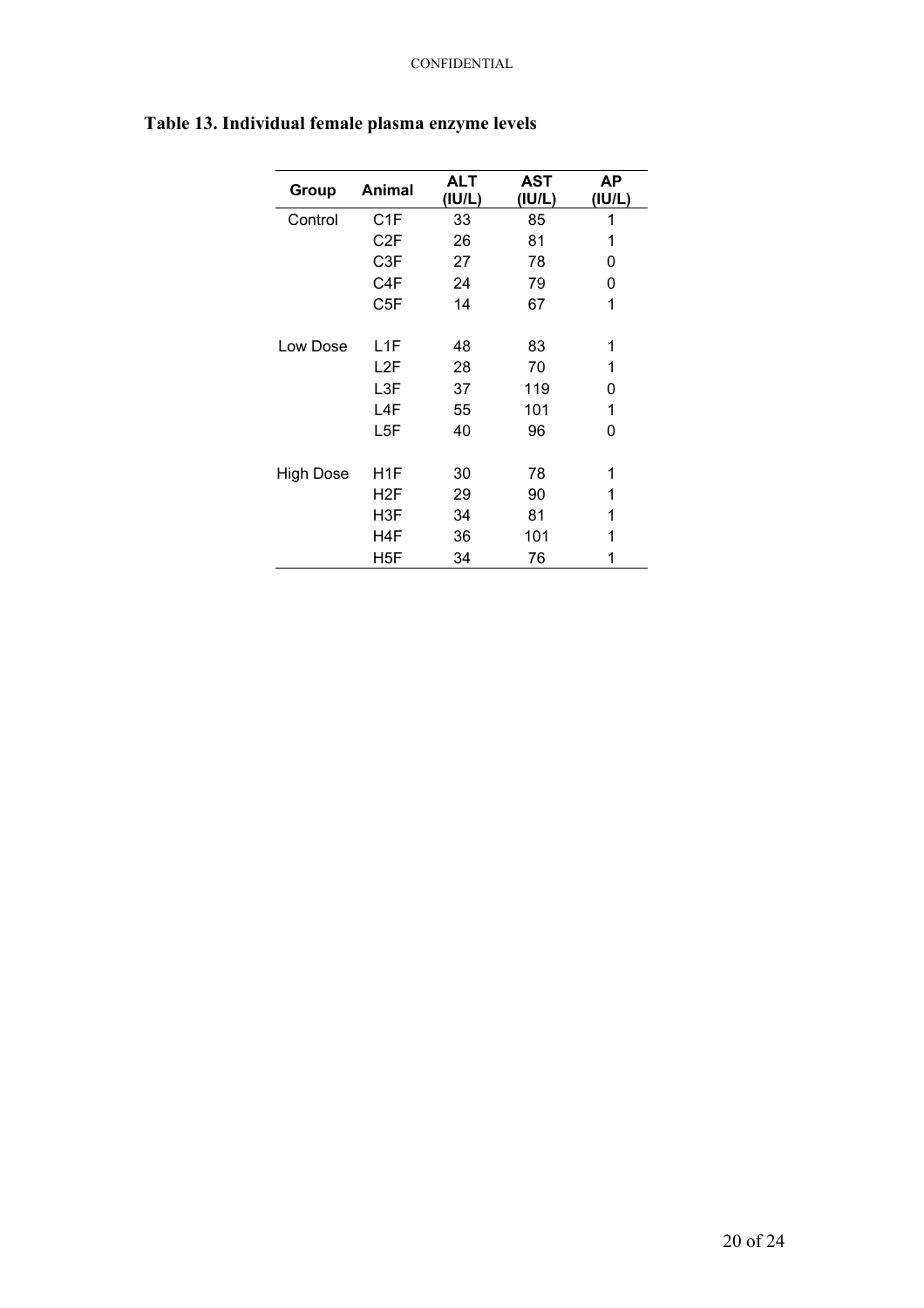# <span id="page-20-0"></span>**Appendix C Male Liver Histology**





Figure 1: Haematoxylin and Eosin stains of livers from 5-day study of Ukrain hepatotoxicity in male rats. A. Control, B. Low Dose, C. High Dose. Original magnification 400×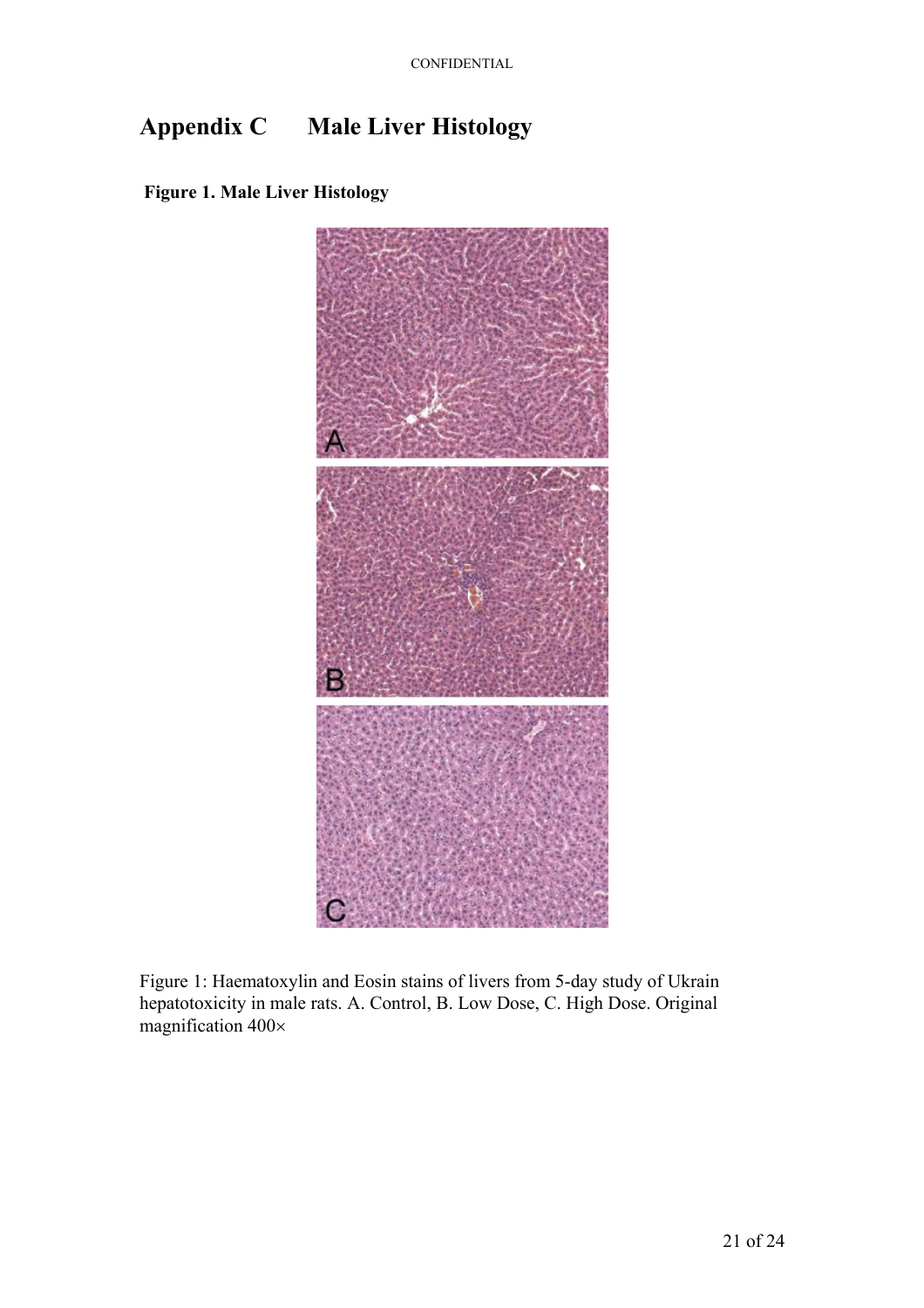

#### <span id="page-21-0"></span>**Figure 2. Lipid Deposits – Males**

Figure 2: Haematoxylin and Eosin stains of liver from Low Dose group of the 5-day study of Ukrain hepatotoxicity in male rats. Note vacuoles (\*), representative of lipid deposition. This change was seen in one rat only.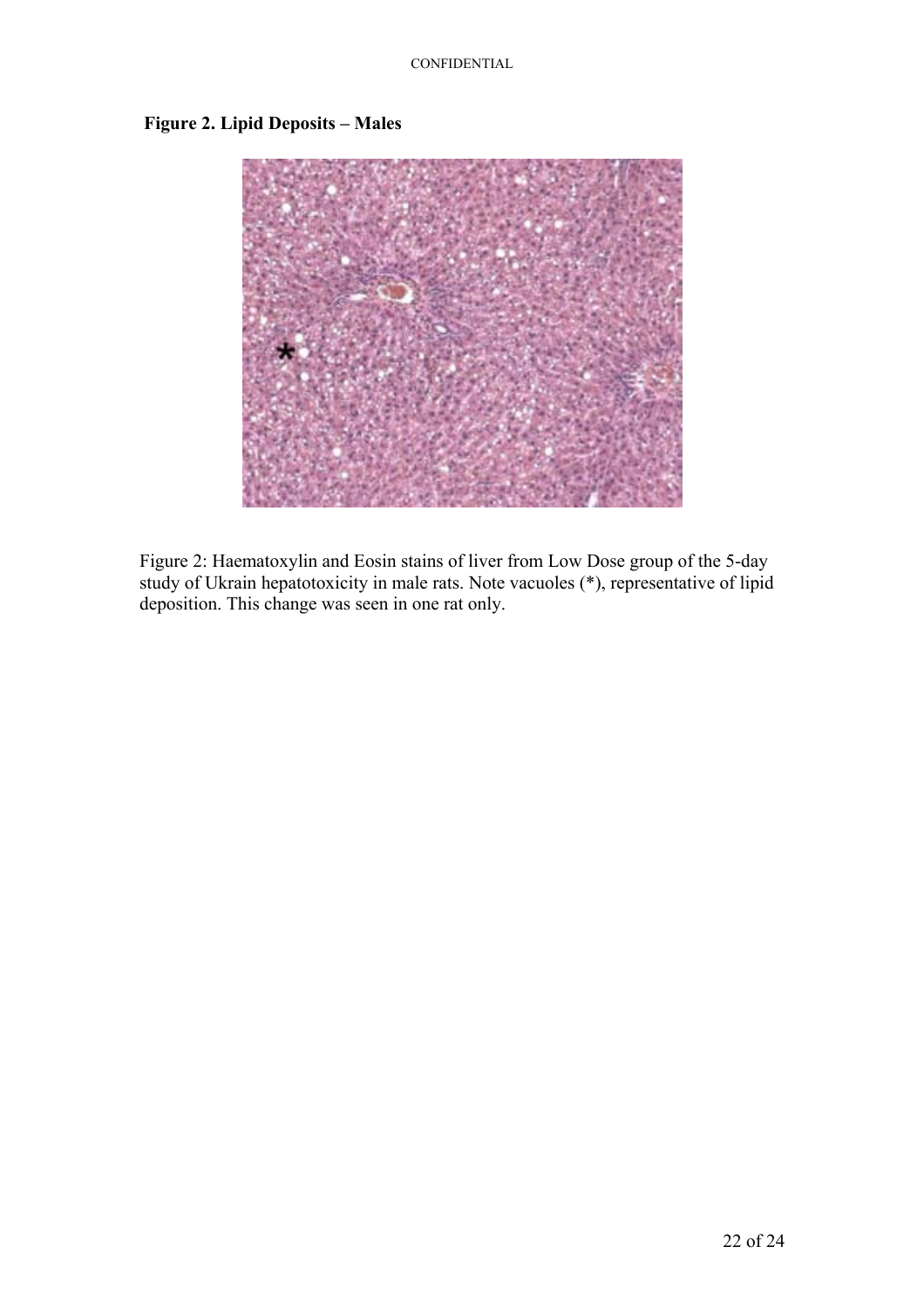# <span id="page-22-0"></span>**Appendix D Female Liver Histology**





Figure 3: Haematoxylin and Eosin stains of livers from 5 day study of Ukrain hepatotoxicity in female rats. A. Control, B. Low Dose, C. High Dose. Original magnification 400×